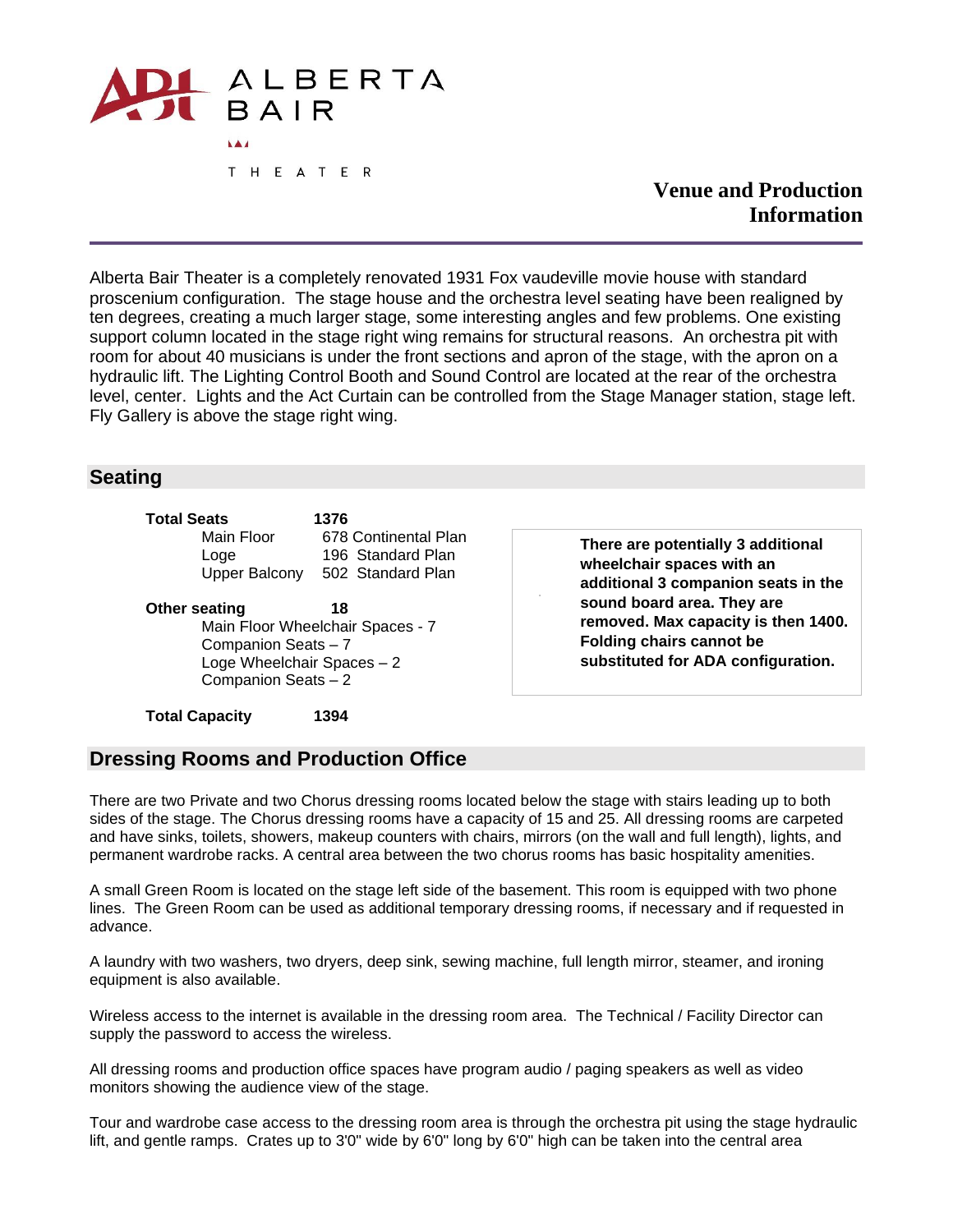# **Specifications**

between dressing rooms. Dressing room door width restricted to 2'10".

There is a multipurpose room stage right on stage level with basic hospitality amenities. Connected to it is a bathroom, which has a toilet, sink, and shower and can be used for ADA purposes.

#### **Stage Dimensions**

Proscenium 26' high, 53'10" wide Plaster line to back wall 30' maximum Plaster line to apron edge 7'6" maximum Plaster line to balcony rail example and the details of the details of the details of the details of the Paris<br>
Aggregate Space Space Space floor and the control of the Space Space Space Space Space Space Space Space Space Stage Height above house floor Stage, right wing varies from 8'0" to 13'4"

 (Above Stage Right Wing) Loading Door Size 7'10" wide, 11'11" high

Wall to Wall (unobstructed) Varies downstage from 69'-72' until 7' from Note: column stage right plaster line, then minimum of 80" upstage. (obstructed by column) Stage, left wing (unobstructed) 8'0" to 7' from plaster line, then min. 15' Wing height The Solid Communist Communist Communist Communist Communist Communist Communist Communist Communist Communist Communist Communist Communist Communist Communist Communist Communist Communist Communist Communist Clearance under fly floor: 15'3", except where heating unit restricts to 8'7"

#### **Stage Floor**

Black Battleship Linoleum over two layers of 3/4" plywood over 3 layers of 2" by 4" crosshatched sleepers on 16"centers. Floor can be nailed or drilled. No traps or elevators.

A 26'3" by 65'7" Harlequin (black) vinyl dance floor is available for dance performances.

#### **Orchestra Pit Lift**

Orchestra Pit Lift: Dover Hydraulic. Platform is curved front, 5'10" depth in center narrowing to 2'6" at ends by 39'2" wide. Capacity: 40,000 lbs.

Orchestra Pit: In addition to lift: 10'5" maximum depth, with 48', clearance under apron 7'6". **Floor of** *pit is 10'1" below stage floor*. Power outlets and stage monitor lines 4'6" above pit floor (5'7" below stage floor.)

Orchestra Pit Capacity: The orchestra pit can accommodate 40 musicians.

## **Stage Rigging**

| Type                     | Clancy T-Track counterweight         |
|--------------------------|--------------------------------------|
| Number of sets           | 44                                   |
| Number of available sets | 30                                   |
| Line centers             | 6"                                   |
| Numbers of lines per set | 5                                    |
| Batten length            | 60', except set #43 which is 56'     |
| Safe load                | 1,500 lbs per set                    |
| Weight available         | 10,000 lbs                           |
| Fly floor location       | Gallery 17'6" above stage right wing |
| Loading gallery location | Floor at 67' above stage right wing  |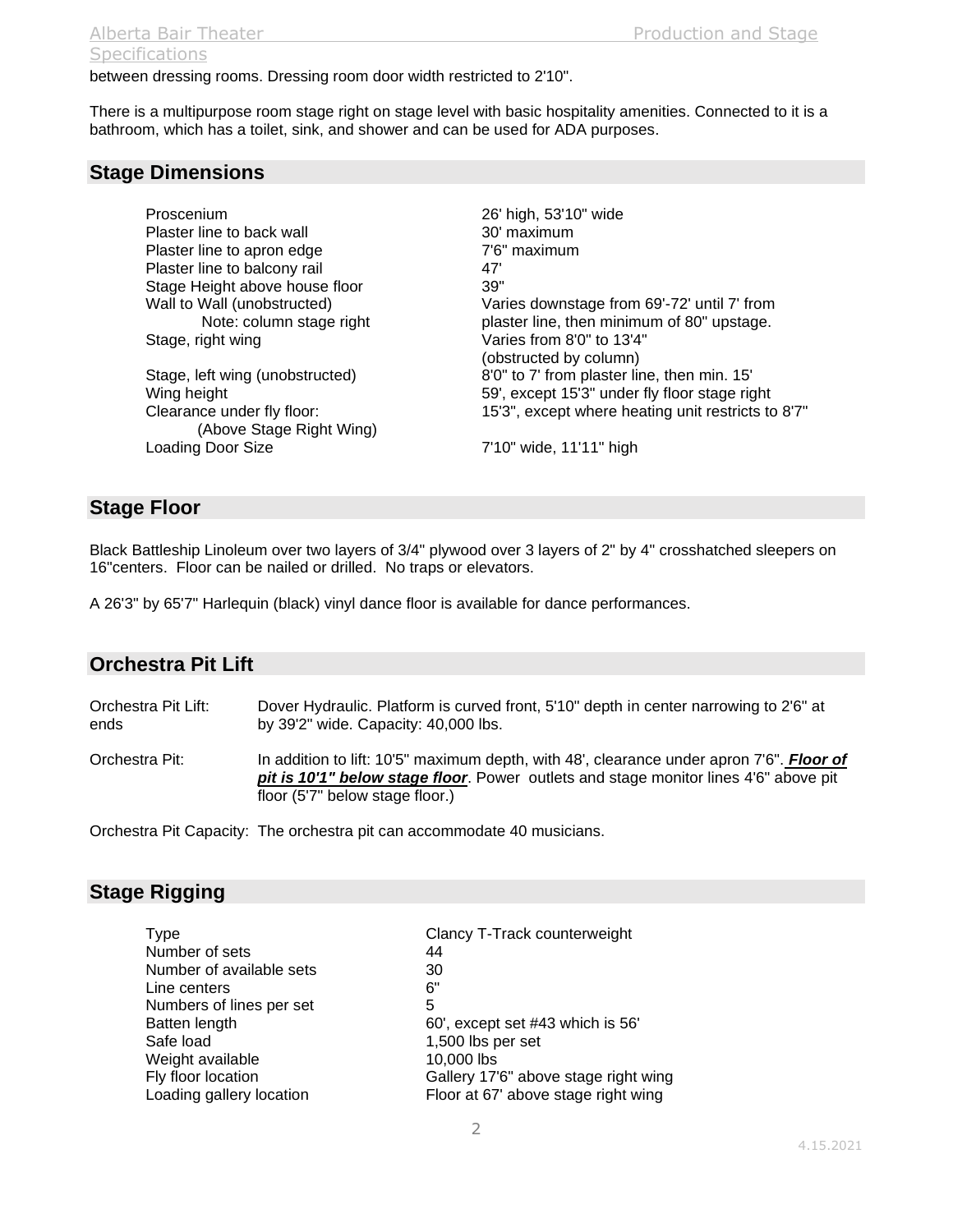Grid Height <sup>58'</sup> (Grid is below headblocks and loading gallery)<br>Maximum trim height 26'0" (Proscenium height) Maximum trim height 26'0" (Proscenium height)<br>Maximum low trim 4' from stage floor/Grand D 4' from stage floor/Grand Drape - 18'

## **Line Set Schedule**

|                         |                 | This will be updated as instruments and soft goods are added. |                                          |
|-------------------------|-----------------|---------------------------------------------------------------|------------------------------------------|
|                         | <b>DISTANCE</b> |                                                               |                                          |
| LINE#                   | <b>FROM</b>     | <b>USE</b>                                                    | <b>REMARKS</b>                           |
|                         | <b>P-LINE</b>   |                                                               |                                          |
|                         |                 |                                                               |                                          |
|                         | 0'6''           | <b>Fire Curtain</b>                                           | Permanent                                |
| 1                       | 0'10"           | <b>Grand Drape</b>                                            | Permanent                                |
| <b>Deck</b>             | 1'4"            | <b>Act Curtain</b>                                            | Permanent, Pulls SL (fly) SR (travels)   |
| 3                       | 2'1"            | <b>Red Portal</b>                                             | Permanent                                |
| $\overline{\mathbf{4}}$ | 2'10"           | Electric #1                                                   | Permanent                                |
| $\mathbf 5$             | 3'10"           | Spare                                                         |                                          |
| $\,6$                   | 4'5''           | <b>Black Legs</b>                                             |                                          |
| $\overline{7}$          | 4'11"           | Spare                                                         |                                          |
| 8                       | 5'5"            | Spare                                                         |                                          |
| $\boldsymbol{9}$        | 6'3''           | Orchestra Shell Cloud                                         | Permanent                                |
| 10                      | 7'5''           | <b>Black Border</b>                                           |                                          |
| 11                      | 7'11"           | <b>Black Legs</b>                                             |                                          |
| 12                      | 8'6''           | Spare                                                         |                                          |
| 13                      | 9'3"            | Spare                                                         |                                          |
| 14                      | 9'11"           | Electric #2                                                   | Permanent                                |
| 15                      | 10'10"          |                                                               |                                          |
|                         |                 | Spare                                                         |                                          |
| 16                      | 11'4"           | Spare                                                         |                                          |
| 17                      | 11'11"          | Spare                                                         |                                          |
| 18                      | 12'6"           | Spare                                                         |                                          |
| 19                      | 13'0"           | <b>Black Border</b>                                           |                                          |
| 20                      | 13'7"           | Spare                                                         |                                          |
| 21                      | 14'3"           | <b>Black Traveler</b>                                         | Legs also, Pulls SL (travels), Permanent |
| 22                      | 15'0"           | <b>Orchestra Shell Cloud</b>                                  | Permanent                                |
| 23                      | 16'6"           | <b>Black Legs</b>                                             |                                          |
| 24                      | 17'0"           | Spare                                                         |                                          |
| 25                      | 18'0"           | Electric #3                                                   | Permanent                                |
| 26                      | 19'0"           | Spare                                                         |                                          |
| 27                      | 19'6"           | Spare                                                         |                                          |
| 28                      | 20'1"           | Spare                                                         |                                          |
| 29                      | 20'7"           | <b>Black Border</b>                                           |                                          |
| 30                      | 21'1''          | <b>Black Legs</b>                                             |                                          |
| 31                      | 21'7"           | Cyc Electric                                                  | Strip Lights, Permanent                  |
| 32                      | 22'1"           | Spare                                                         |                                          |
| 33                      | 227"            | Spare                                                         |                                          |
| 34                      | 23'1"           | Spare                                                         |                                          |
| 35                      | 23'9"           | <b>Orchestra Shell Cloud</b>                                  | Permanent                                |
| 36                      | 25'7"           | Electric #4                                                   | Permanent                                |
| 37                      | 26'5"           | Spare                                                         |                                          |
| 38                      | 27'11"          | Spare                                                         |                                          |
| 39                      | 28'5"           | <b>Black Border</b>                                           |                                          |
| 40                      | 28'11"          | <b>Black Legs</b>                                             |                                          |
| 41                      | 29'5"           | Spare                                                         |                                          |
| 42                      | 29'11"          | Spare                                                         |                                          |
| 43                      | 30'5"           | Cyclorama                                                     | Permanent                                |
| 44                      |                 |                                                               |                                          |
|                         | 30'11"          | <b>Blackout Back Drop</b>                                     | Permanent                                |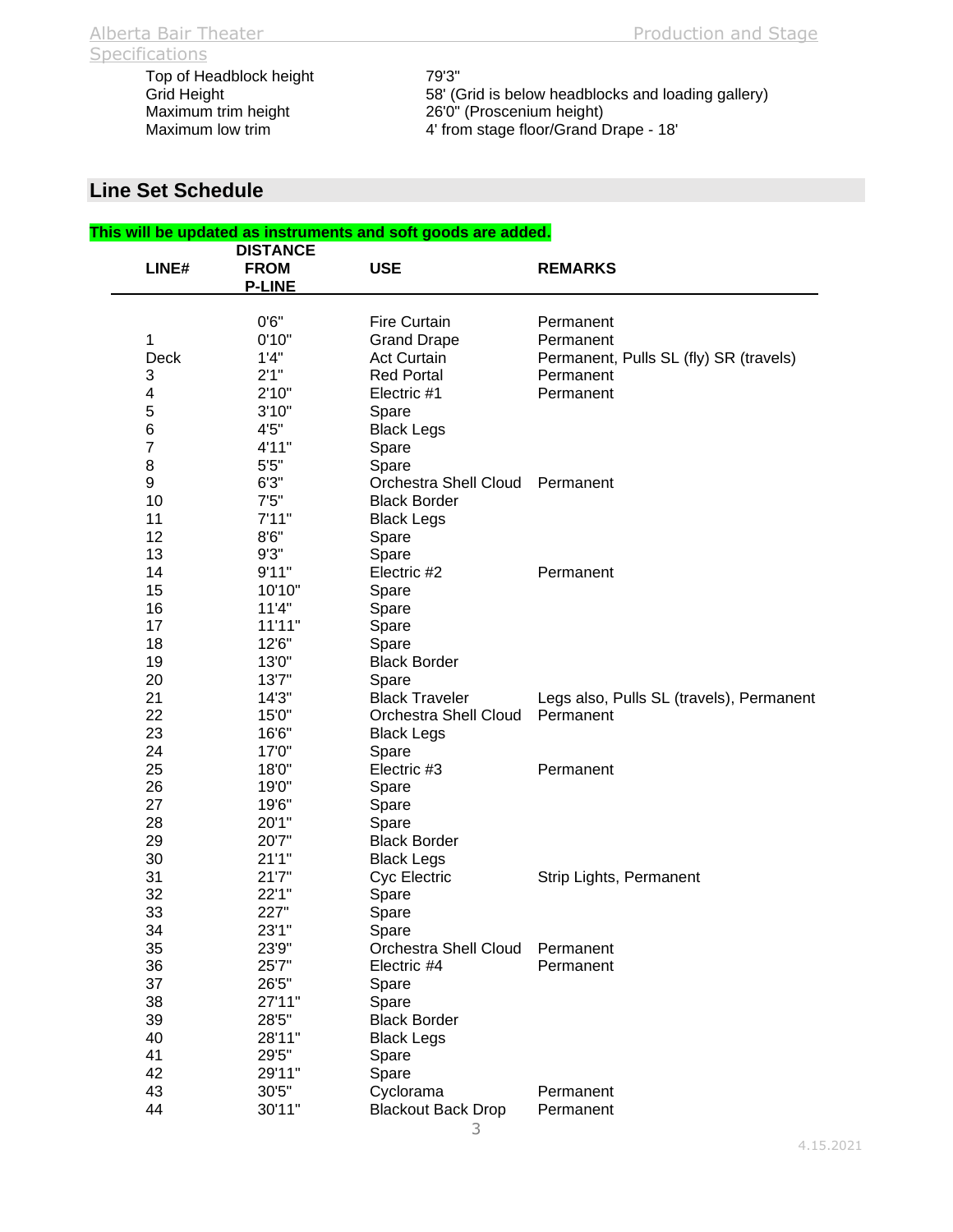All lines pull from fly rail 17'6" above stage right unless indicated. For maximum audience masking, legs on lines #6, #11, #21, #23, #30, & #40. If traveled and left open, Grand Drape replaces Red Portal legs on line #4. With 150 + events each year, the hanging schedule constantly changes. Movie screen usually flies on line #16.

#### **Soft Goods Inventory**

| These will be updated but will be of similar specifications. |                                                                                                                                                                                                    |
|--------------------------------------------------------------|----------------------------------------------------------------------------------------------------------------------------------------------------------------------------------------------------|
| <b>House Grand Drape</b>                                     | Type: Guillotine<br>Material: Rose Brand, Plum Red 26oz. velour with gold trim<br>Size: 62' w. by 9' h. 50% fullness, 8" box pleats, 8" centers                                                    |
| House Act Curtain                                            | Type: Travel or Guillotine, pull from stage left<br>Material: Rose Brand, Plum Red 26oz. velour with gold trim<br>Size: 2 pieces each 33' w. by 28' h., 50% fullness, 8" box pleats, 8"<br>centers |
| Portals (1 Pair)                                             | Material: Rose Brand, Plum Red 26oz velour with gold trim<br>Size: 13' w. by 28' h., 50% fullness, 8" box pleats, 8" centers                                                                       |
| Borders (4 each)                                             | Material: Black 21oz velour<br>Size: 60' w. by 4' h. sewn flat                                                                                                                                     |
| Boarders (1 each)                                            | Material: Black 21oz velour<br>Size: 50' w. by 10' h. sewn flat                                                                                                                                    |
| Legs (5 pairs)                                               | Material: Black 21oz velour<br>Size: 13' w. by 28' h., sewn flat                                                                                                                                   |
| Traveler                                                     | Material: Black 21oz velour<br>Size: 2 pieces 33' w. by 28' h., 50% fullness, 8" box pleats, 8" centers                                                                                            |
| <b>Blackout Back Drop</b>                                    | Material: Black 21oz velour<br>Size: 58' w. by 30' h., sewn flat                                                                                                                                   |
| <b>Black Scrim</b>                                           | Material: Black sharks tooth scrim<br>Size: 60' w. by 30' h., sewn flat                                                                                                                            |
| <b>Blue Scrim</b>                                            | Material: Light blue sharks tooth scrim<br>Size: 60' w. by 30' h., sewn flat                                                                                                                       |
| <b>Bounce Drop</b>                                           | Material: Natural Muslin, horizontally seamed<br>Size: 56' w. by 30' h., sewn flat                                                                                                                 |

## **Orchestra Shell**

| Type:     | Wenger                                                                                           |
|-----------|--------------------------------------------------------------------------------------------------|
| Color:    | Wood Grain                                                                                       |
| Size:     | Upstage w. 39'5.75", downstage w., proscenium opening 53'10"                                     |
|           | Depth, 30', length of side walls: 30'. Ceiling h.: 20' upstage to 26'1"<br>downstage at pit line |
|           | Side walls are each 10' w and 26'1" high, 3 per side                                             |
| Capacity: | Approximately 90 musician full orchestra, or 70 musician orchestra with<br>large chorus          |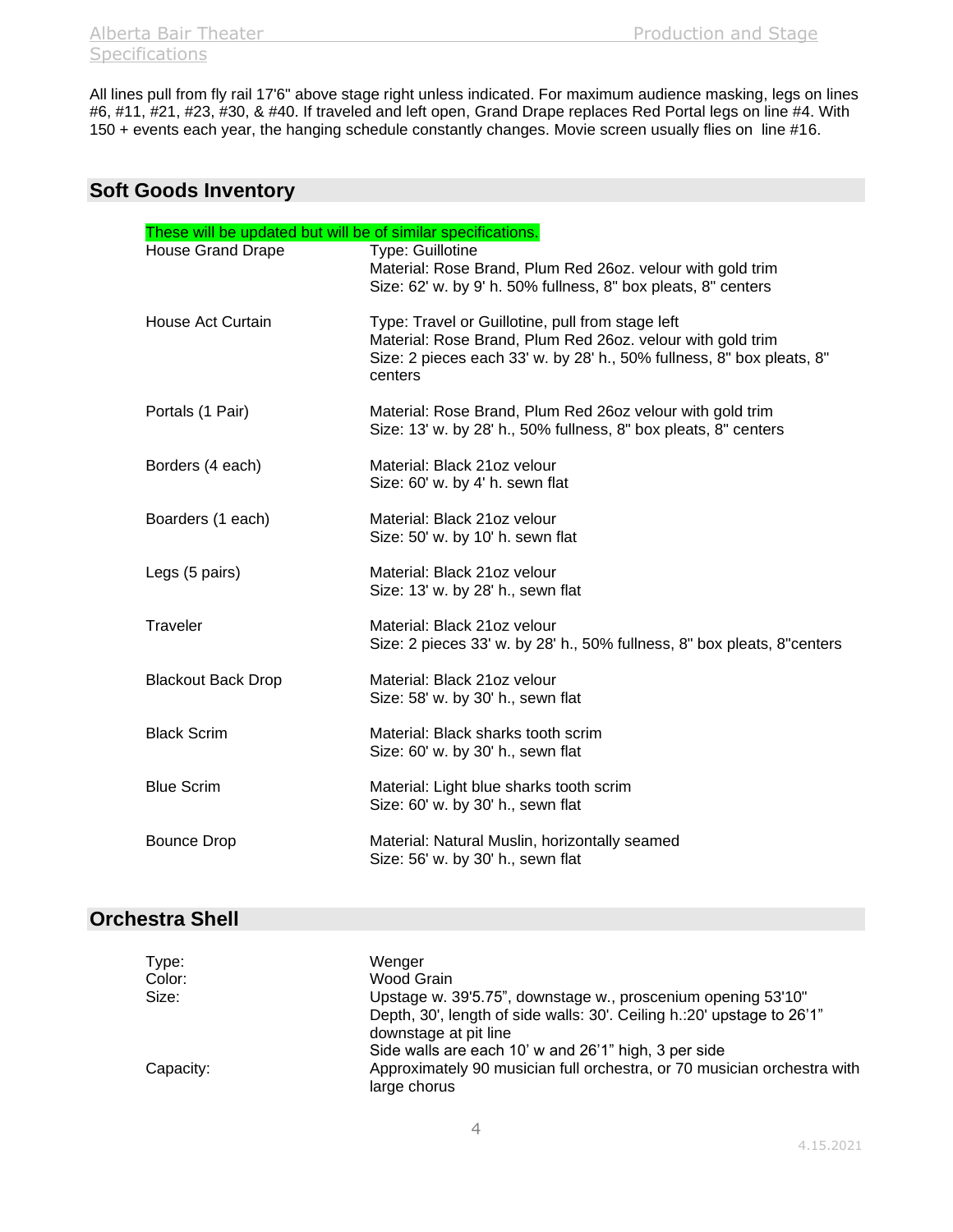## **Auxiliary Power**

#### **Show Power**

All have 2 neutral connections for larger current draw situations Audio power has isolated ground.

**Stage Left 23 ft from proscenium opening** 2 400 amp 3 phase Cam or Lug Connection 1 200 amp 3 Phase Cam or Lug Connection **Stage Right 16 ft from proscenium opening** 1 400 amp 3 Phase Cam or Lug Connection 1 200 amp 3 Phase Cam or Lug Connection

The 200 amp disconnects stage left and stage right are shared and 200 amps maximum

2 LEX Bento Box distros are available each providing 6 20 amp circuits with one Edison connection per circuit.

2 L21-30 plugs each are located USC and DSR for use with the LEX Bento Box distros These circuits share the audio disconnect isolated ground.

## **Lighting System**

Light Booth located at rear of main floor

**Control:** 1 ETC GIO Console 1 ETC Nomad for backup control

#### **Dimming and Relays**

144 ETC D20 Dual 20-amp dimmers (288 circuits) 72 ETC 20-amp Relay Circuits

#### **Fixtures:**

100 ETC Source Four Ellipsoidal Fixtures HPL 750w 115v 3250 deg.K lamp 10 10 degree lenses 12 inch gel frame NO COLOR 10 14 degree lenses 7.5 inch gel frame GREEN 30 19 degree lenses 6.25 inch gel frame RED 25 26 degree lenses 6.25 inch gel frame BLUE 25 36 degree lenses 6.25 inch gel frame WHITE

64 Selicon Pacific Long 12-28 Degree Zoom Long Throw Ellipsoidal Fixtures GAC 1000w 3200deg.K. lamp. 6 inch gel frame

69 Selicon Pacific 23-50 Degrees Zoom Short Throw Ellipsoidal Fixtures GAC 1000w 3200deg.K lamp. 5 inch gel frame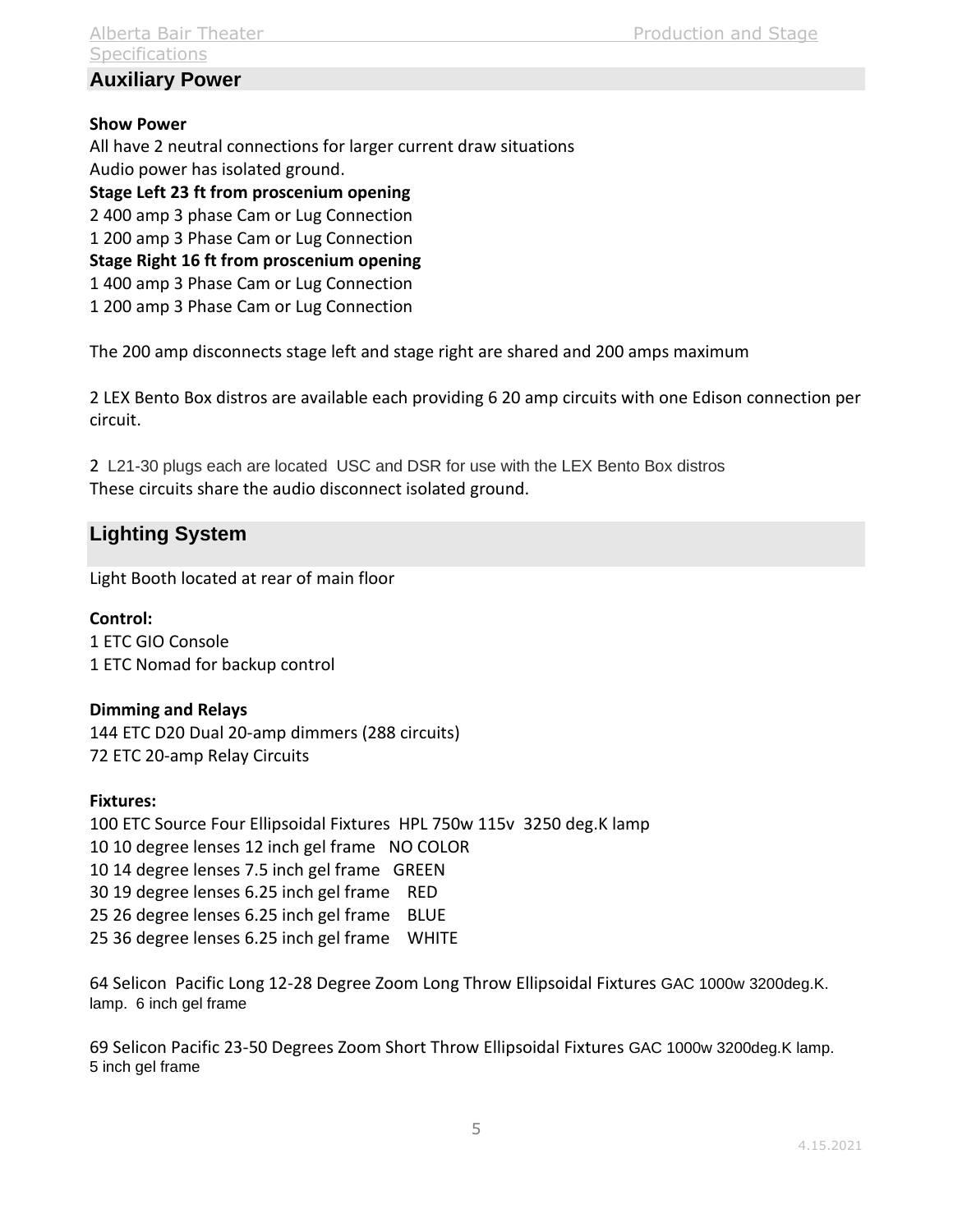All ellipsoidal fixtures have pattern slot. Instrument totals are subject to availability.

20 ETC Source 4 PAR Fixtures HPL 750w 115v 3250 deg.K lamp 7.5 inch gel frame

46 Par 64 with assortment of 1K lamps 10 inch gel frame

36 Altman 8" 1K Fresnel Fixtures BVT1000w Lamp 10 inch gel frame

25 Chauvet Professional COLORADO 3 SOLO LED RGBW with Zoom Fixtures

8 4 circuit Altman 500W T-3 Strip-lights 9 inch x 13 inch gel frame

8 50 pound light tree bases with variety of length pipes and side arms

Variety of lighting cables (stage pin, Socapex, 5 pin DMX etc)

Note: A Genie Personnel Lift is available for focus work. Platform height is 24'.

#### **Road Lighting Console Positions**

These can be located anywhere on stage but the theater prefers that the lighting console stay with the sound console center of the house or if needed, space can be made in the house control room (given advance notice).

### **Sound System**

**Console:** 1 Yamaha LS9-16 32x16 **Main Flown PA: Left:** 4 L Acoustics ARCS Focus 1 SB18M **Right:** 4 L Acoustics ARCS Focus 1 SB18M **Center:** 5 L Acoustics ARCS Wide **Under Balcony Fill:** 6 L Acoustics 5XT **Balcony Flown Fill:** 2 L Acoustics X12 **House Lower Fill (Under Left and Right Mains on Proscenium Downstage Wall Facing Audience):** 2 L Acoustics X8 **Front Fill:** 6 L Acoustics 5XT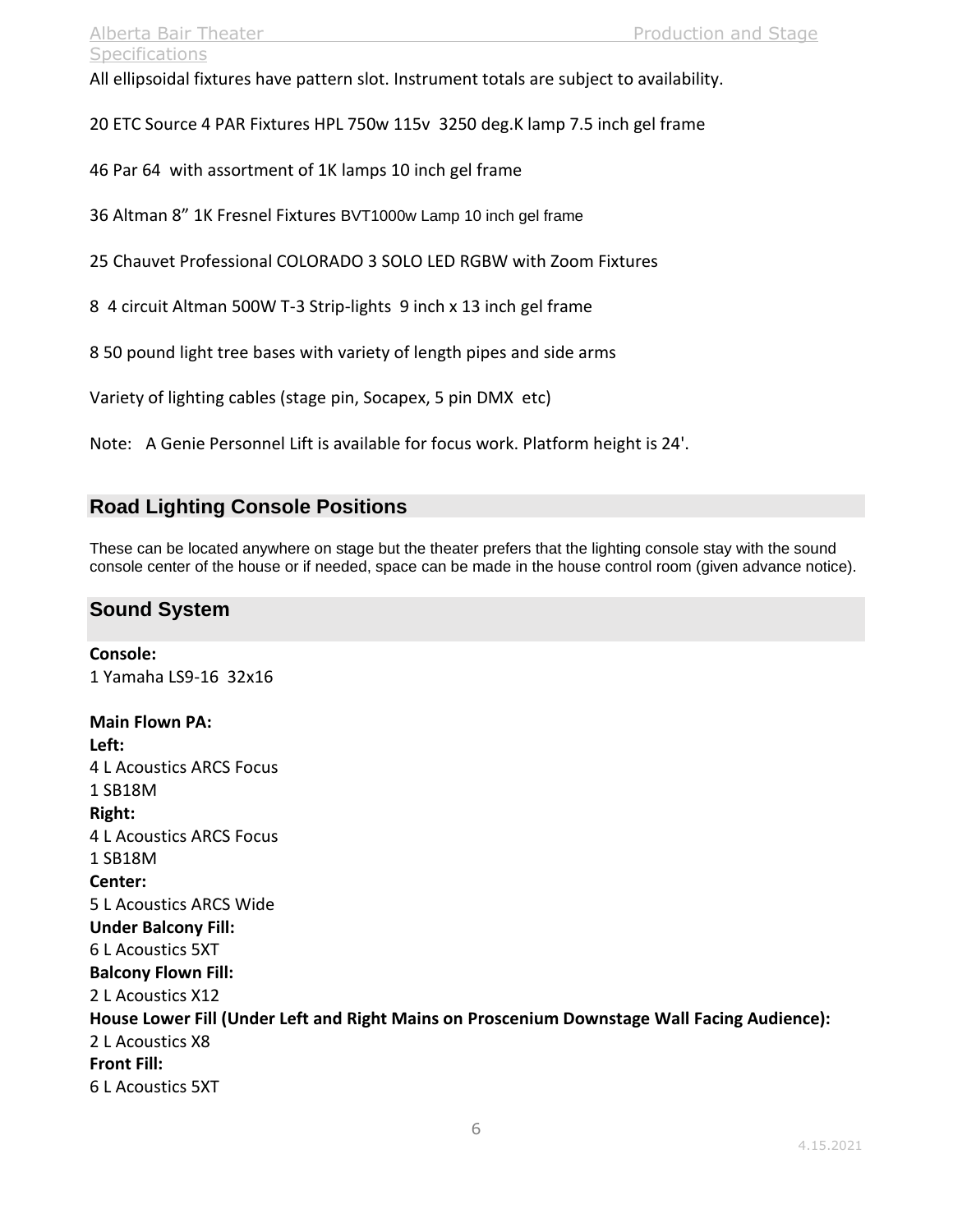**Monitor Speakers:** 10) L Acoustics X12 4 QSC KW122 2 QSC K10.2 2 QSC KS12 subwoofer

#### **Follow Spots/Spotlights:**

Four (4) Long Throw Xenon 2K Super Trooper Follow Spotlights. Located on spot platform at back of auditorium just above balcony seating.

#### **Microphones**

We have an assortment of microphones, DI boxes stands etc, Please contact us with your specific needs.

All speakers except the QSCs are powered and processed by 6 L Acoustics LA4X amplifiers

#### **Snake and Data**

32 channels (Male XLR at FOH) to patch bay at amp rack 8 XLR Return lines from FOH 8 Ethernet runs available to FOH 3 Multimode Fiber to FOH 8 RG6 BNC Connections to FOH Each of the snake and data lines may be routed to SL, SR, US as well as various balcony and house locations.

1 16 Channel 3 pin XLR sub snake 100 ft 1 16x4 Channel 3 pin XLR sub snake 100 ft Variety of 3 Pin XLR audio cables Variety of NL4 cables

Variety of Edison type AC extension cables

**Road Sound Console Locations: House center rear position on main floor (under balcony). This area is approximately 18 feet wide by 6 ft 10 inches deep and is a level surface.**

## **Hearing Impaired System**

All Road Sound Systems must provide the theater with a balanced sound feed for ADA (Americans With Disabilities Act) Compliance.

#### **Hearing Assistance System:**

2 Listen LT800 FM Transmitters

1 Listen Technologies LA-122 [Universal Antenna Kit \(72 and 216 MHz\)](https://www.listentech.com/shop/product/universal-antenna-kit-72-and-216-mhz/)

56 Listen Technologies LR-4200-072-P1 DSP RF Receiver, Ear Speaker & Lanyard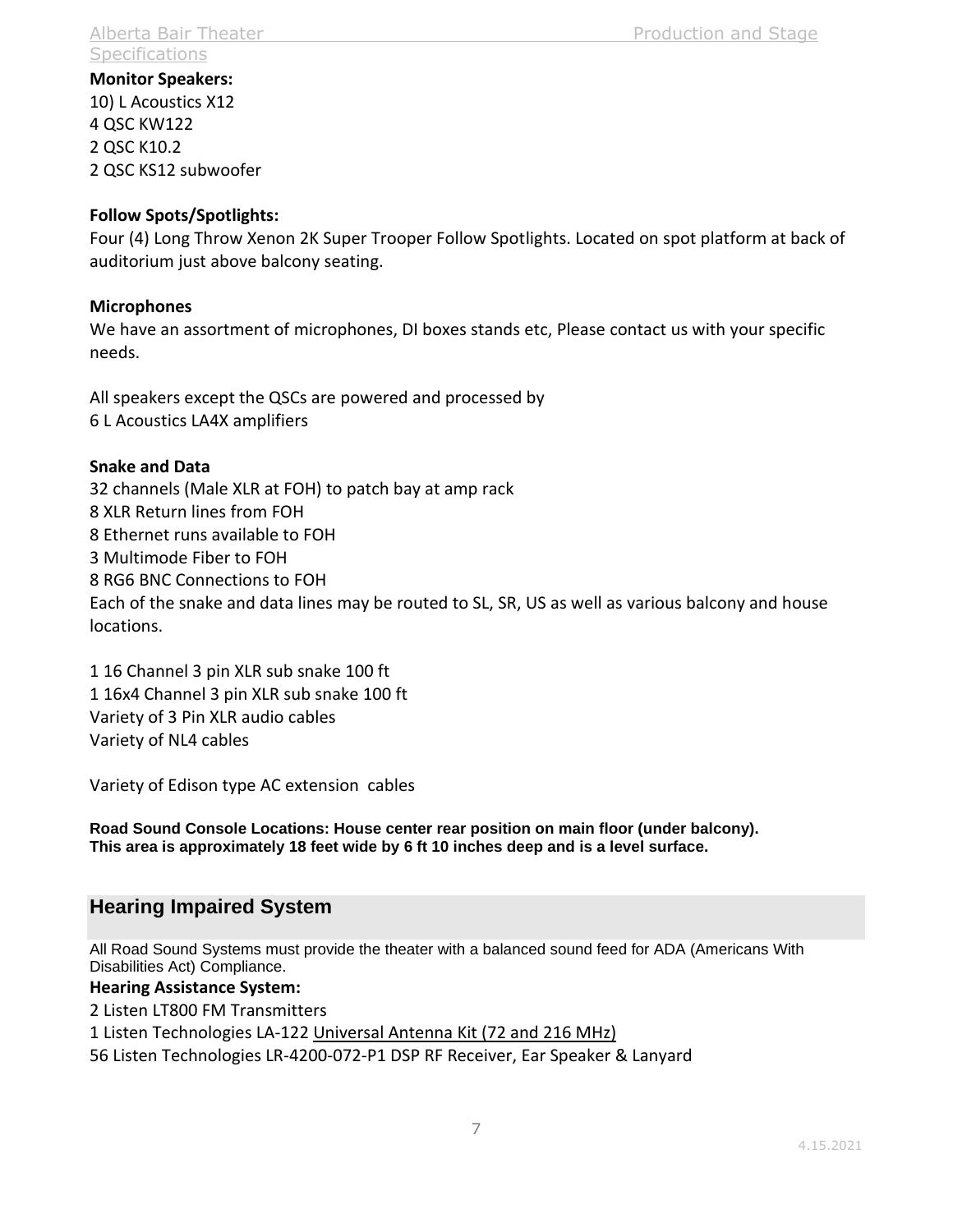# **Specifications**

## **Intercom System**

#### **Intercom Components:**

1 Clearcom MS-704 4-Ch Partyline Intercom Main Station

- 2 Clearcom EncorePS-704 4 Ch Power Supply
- 12 Clearcom Single channel beltpacks
- 15 Single Muff Headsets
- 4 Double Muff Headsets
- 5 Clearcom Telephone Handsets

- Locations: A. Stage Left
	- B. Stage Right
	- C. Sound Booth
	- D. Light Booth
	- E. Followspot Platform

## **Pianos**

It is expected that artists and stage hands will treat the pianos with care and respect. No food, beverages, ashtrays, cigarettes, equipment, tools, props or other items are to be placed on the pianos, unless the items are integral to a performance and have been approved in advance by the Technical Director.

The pianos may be moved only by personnel provided by the theater. This includes moving the pianos in and out of the storage room, up and down the orchestra pit, or anywhere around the stage.

All tuning of the pianos will be done by piano tuners provided by the Alberta Bair Theater. No one except approved piano tuners are allowed to attempt to change the tuning of the pianos.

The Alberta Bair Theater has the following pianos available:

| 1990 Steinway | 9' Model D Grand Piano with Artisan Bench         |
|---------------|---------------------------------------------------|
| 1924 Steinway | 9' Model D Concert Grand Piano with Artisan Bench |
| 1993 Yamaha   | P-22 Studio Piano 46" high with padded bench      |

## **Stage Equipment and Furniture**

- 70 Wenger Musician black padded Orchestra Chairs
- 48 Orchestra Chairs with black padded seats, dark green frames. (25 of these are normally in or around the dressing rooms)
- 10 stools, adjustable height, maximum 27"
- 63 music stands, 60 music stand lights
- 1 Conductor Platform with red carpet, 42" x 36" x 9" high
- 1 Genie PLC-24e Personnel Lift, platform height 24'
- 8 8'x29"x29" high tables
- 6 6'x29"x29" high tables
- 2 Lecterns
- 1 Handcart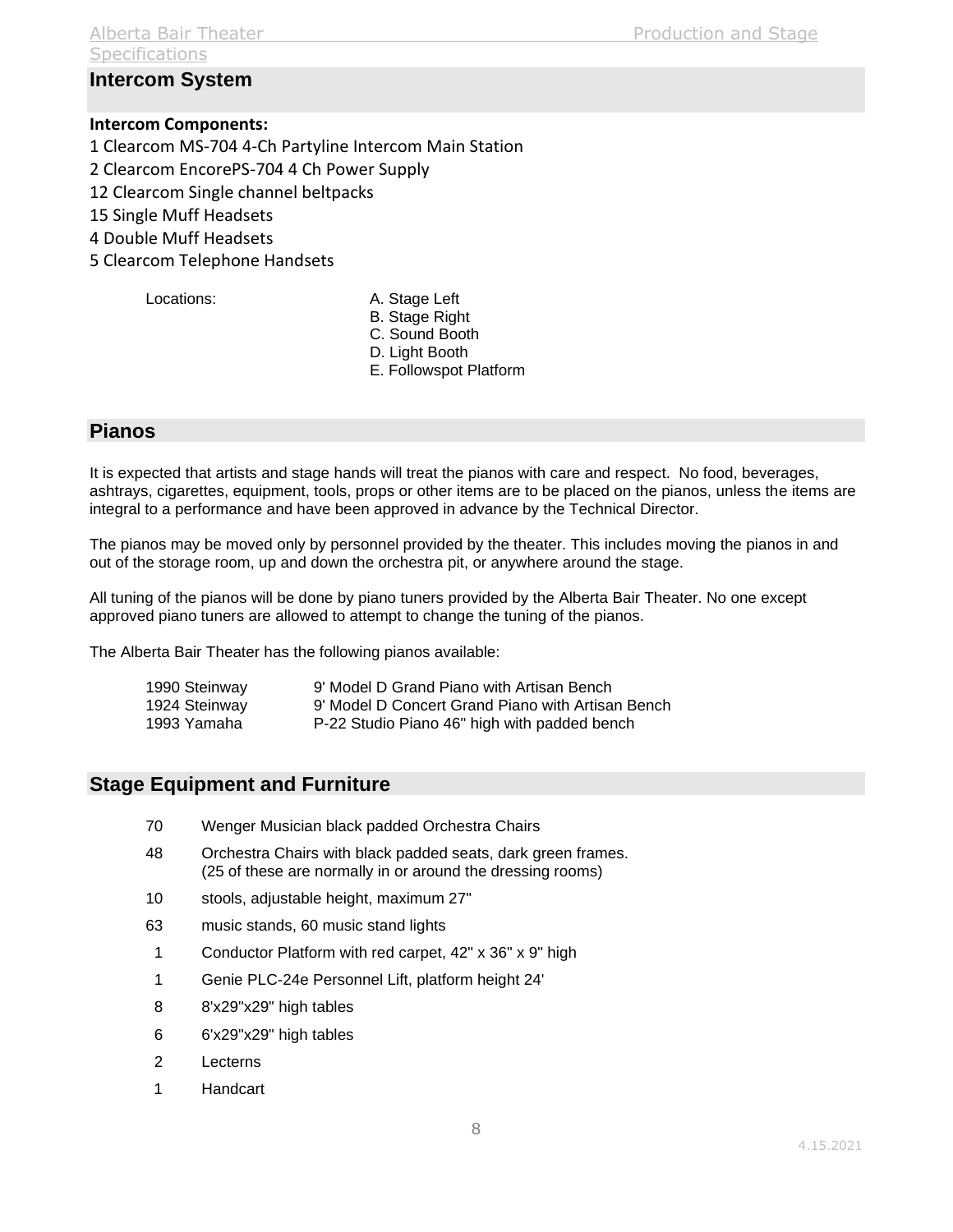#### **Specifications**

- 3 Flat Dollies, 2'x2'
- 1 2' A Frame Ladder
- 1 4' A Frame Ladder
- 1 6' A Frame Ladder
- 2 8' A Frame Ladder
- 1 10' A Frame Ladder

## Wegner Versalite 3000 Platform System

- 8 4'x8' units with 6 leg slots
- 12 3'x8' units with 6 leg slots
- 24 Legs of each length: 8",16", 24", 32", 40" (only four units can be the same height)

## **INVENTORY CHANGES FREQUENTLY,**

## **PLEASE CONTACT THE THEATER TECHNICAL DIRECTOR FOR CURRENT INFORMATION**

## **[bhovland@albertabairtheater.org](mailto:bhovland@albertabairtheater.org) | 406-245-0625**

# **Directions to Venue and Loading Door**

On I-90 take exit 450 (N 27th Street). Take N 27th Street, cross the railroad tracks, go three blocks further to 3rd Avenue North. Turn left (west) on 3rd Avenue and go to the first traffic light at N Broadway. The theater is located on the northwest corner of 3rd Avenue and N Broadway. The box office lobby entrance is located on N Broadway.

To get to the loading door continue on 3rd Avenue to the next traffic light at 29<sup>th</sup> Street. Turn right (north) on 29th Street and go one block to 4th Avenue North. Turn right (east) on 4th Avenue and go ½ block and turn right into the alley. The stage entrance and loading door are located just beyond the church building.

# **Unloading/Loading**

Trucks may be unloaded in the alley behind the theater. The loading door opens directly onto the upstage left area of the stage and measures 7'10" wide by 11'11" high. There is no loading dock or forklift in house and all equipment must be ramped to the ground. All wardrobe and road boxes that go to the basement dressing rooms must be taken down on the hydraulic pit lift. There is very limited room for case and equipment storage.

# **Parking**

Production and artist vehicles may be parked in the alley during the day of a production. Vehicles may also be parked in the metered spaces on the 3rd Avenue N side of the building. Notify the ABT Technical Director if parking for vehicles is needed so that meters can be bagged and the Billings City Parking Division notified in advance. The Technical Director will supply an identification sign to be placed on the driver's side dashboard of the vehicle. Failure to notify the Technical Director in advance may result in vehicles being ticketed or towed. Alberta Bair Theater will not be responsible for any fines or towing charges for vehicles that are parked without advanced notification or in areas not allowed.

## **Shore Power**

2 Shared 220v 50 amp outlets are available on each Southwest corner of venue and the Northwest corner of the venue.